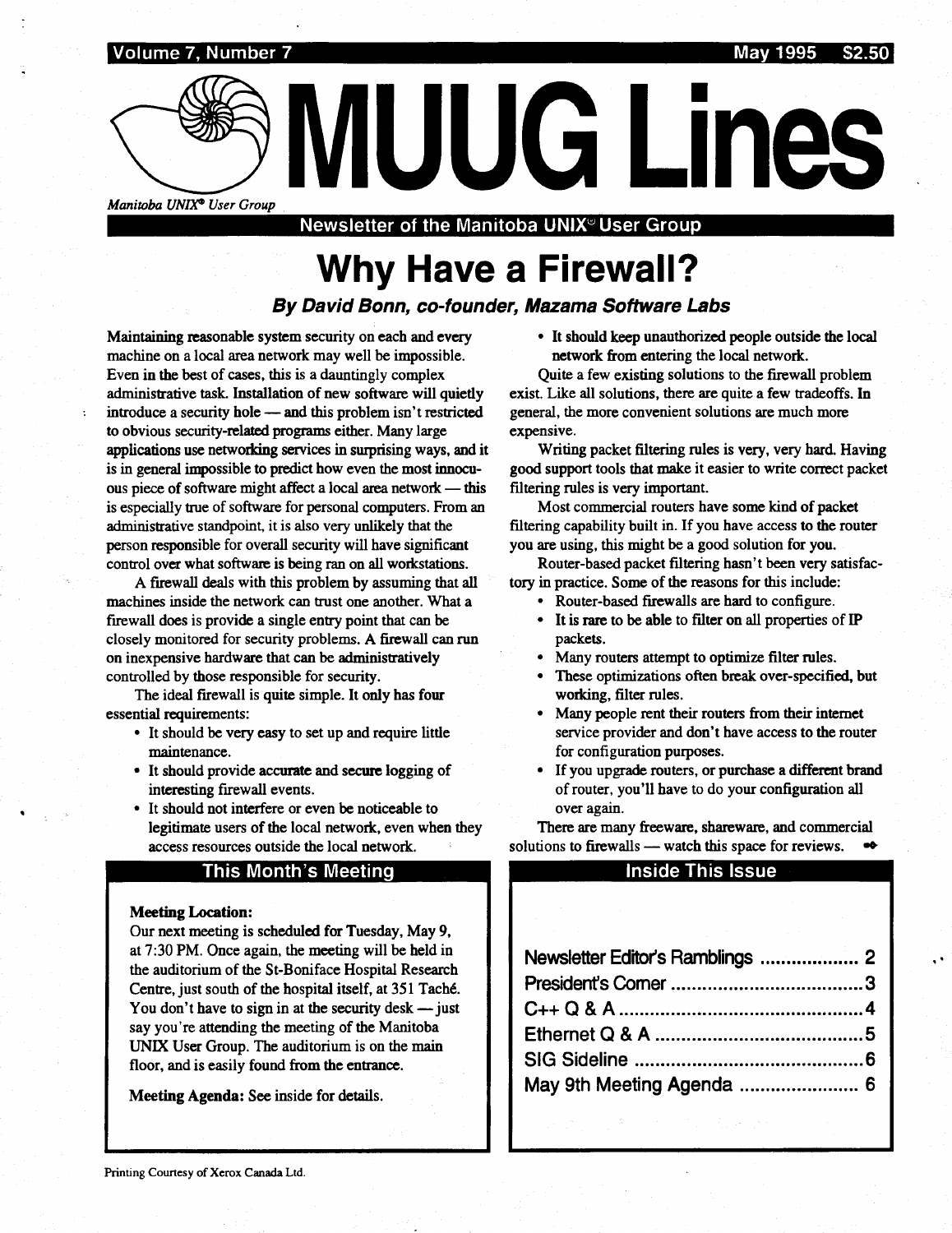#### RAMBLINGS

# Is Programming A Lost Art?

#### By Andrew Trauzzi

I remember the good old days back in '89 when we used to code. Yup, don't think I'll ever see times like that again. Now all you young whipper snappers have your integrated packages, your code generators, and whatnot. Phooey! Why I remember one project way back when...

 

Sounds convincing doesn't it? How many years off is this scenario? Twenty or thirty? Try right now!

Many companies are sick and tired of shelling out hundreds of thousands of dollars on computer systems just to keep up with their competitors. Not only do companies need new computer hardware every five years, they need custom software that takes advantage of the new hardware's capabilities. The cost of custom software usually exceeds the cost of new hardware by a long shot. How did the computer industry manage to work itself into this state?

Let's go back to the 60s. Say a company bought a mainframe in  $1965$  — what could they expect to have to purchase in the near future? Well, they would have someone write custom software for the original machine, and they would have to purchase an operating system. For the next five to eight years, the company purchases upgrades to their mainframe and operating system. That's it. Sure, the

#### The 1993-1994 Executive

| President:                | <b>Bary Finch</b>     | $(W)$ 934-1690 |
|---------------------------|-----------------------|----------------|
| Vice-President:           | Rob Wright            | $(W)$ 488-5175 |
| Treasurer/Secretary:      | Doug Shewfelt         | (W) 986-3748   |
| <b>Publicity Director</b> | <b>Rory Macleod</b>   | $(W)$ 488-5168 |
| Programs:                 | Doug McLean           | $(W)$ 985-1643 |
| <b>Mailing List:</b>      | Roland Schneider      | 1-204-785-9179 |
| Membership Sec.:          | Roland Schneider      | 1-204-785-9179 |
| Newsletter editor:        | Andrew Trauzzi        | (W) 986-3898   |
| Past President            | Susan Zuk             | $(W)$ 989-3530 |
| Information:              | <b>Bary Finch</b>     | $(W)$ 934-1690 |
|                           |                       | (FAX) 934-1308 |
| (or)                      | <b>Andrew Trauzzi</b> | $(W)$ 986-3898 |
|                           |                       | (FAX) 586-8567 |

#### Advertising Rates

| \$50  |
|-------|
| \$75  |
| \$100 |
| \$100 |
|       |

Above prices are per issue . The first ad is charged at the full price; each successive month is 1/2 price.

Ad copy must be submitted by the final copy deadline for an issue (usually 3 weeks prior to the monthly meeting) in a format acceptable to the editor. (Please make arrangements with editor beforehand .)

Internet E-mail: editor@muug.mb.ca

upgrades were expensive, but it only took a few employees a day to install them. Contrast that with buying a hundred new PCs and associated software.

The price is roughly about the same, but you have to have a team of eight people installing the computers, and two full-time staff constantly baby-sitting the machines. The staff becomes confused because of the new operating system, and they all have to go on courses. On top of all that, the custom software you had written four years ago must be completely rewritten for the new platform! The company can live with retraining staff, because it's relatively inexpensive and boosts productivity. The new custom software is deemed too expensive, so the company buys a pre-written package and fires half of its programmers .

These days, in-house programmers don't really program - they script, they integrate, and they customize. It's not the number of languages you know, it's the number of packages you know. There's something else - the clerk next to you is rather handy with macros, so they move him to your position. He may not have any formal training, but he costs \$15,000 less per year, and whines a lot less about not being able to program anymore. w

#### Copyright Policy and Disclaimer

This newsletter is ©opyrighted by the Manitoba UNIX User Group. Articles may be reprinted without permission, for non-profit use, as long as the article is reprinted in its entirety and both the original author and the Manitoba UNIX User Group are given credit.

The Manitoba UNIX User Group, the editor, and contributors of this newsletter do not assume any liability for any damages that may occur as a result of information published in this newsletter .

#### Group Information

The Manitoba UNIX User Group meets at 7 :30 PM the second Tuesday of every month, except July and August. Meeting locations vary. The newsletter is mailed to all paid-up members one week prior to the meeting. Membership dues are \$25 annually and are due as indicated by the renewal date on your newsletter's mailing label. Membership dues are accepted at any meeting, or by mail.

> Manitoba UNIX User Group P.O. Box 130, Saint-Boniface Winnipeg, Manitoba R2H 3B4

Internet E-mail: membership@muug.mb.ca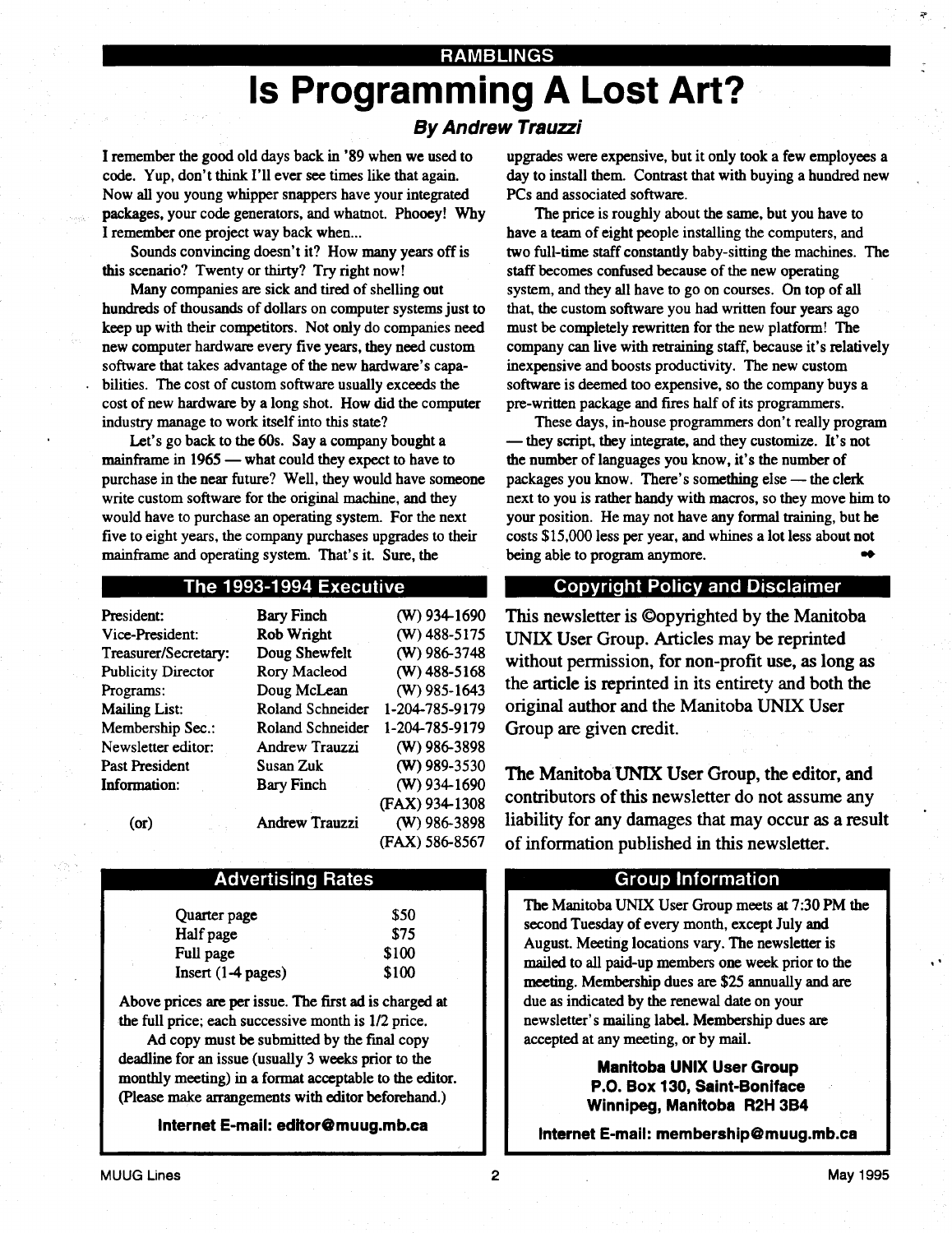### PRESIDENT'S CORNER It Seems to be Spring By Bary Finch

Well it seems to finally be warming up around here, and the highest technology item on people's minds is a rake. However, we still have one more meeting to entice you indoors with.

 

Unfortunately I missed our last meeting, due to being out of town. I gather the presentation by The North West Company was well received. The presenter, David Hodge, Director, Technology Services, gave a good overview of not only what The North West Company is, but also how it is using UNIX to enable their business. Maybe I should say "our" business, as I do in fact work for The North West Company, and have a great familiarity with how we are using UNIX. I'd better as I'm the UNIX analyst!

With being away, I of course had to have an alternate host for the meeting. Thanks once again to Rob Wright, Vice-President, for hosting in my absence .

In the ongoing saga of the MONA refund cheques, the first group of you will have received your refund cheques by now. If any of you have questions about this matter, please call me or email me.

As for the rest of you whom are awaiting a refund cheque, you won't have to wait much longer! The new cheque order has now arrived, and I will be processing the next and final batch of refund cheques over the next week . There are about 50 more of you to receive refund cheques, so it will take a bit to get all the letters printed and the cheques signed. But we'll get them out as soon as possible .

The other members that are still awaiting refunds are the UniForum members that never received memberships, due to UniForum Canada closing up. Now that the new cheques have arrived, I will be sending out refunds to each of you, along with a membership form for the US based UniForum organization. This will allow you to apply the refund (in Canadian dollars) towards the US UniForum membership (in US dollars) if you so desire.

I am still awaiting the forms from UniForum that show what the affiliate requirements are for MUUG. Once MUUG's board reviews these, we will decide if we want to become an affiliate of UniForum or not. Stay tuned.

I must say I'm a little disappointed in the lack of people that want to help out with the SIG. There were so many people that enjoy attending the meetings, and no-one is stepping up to the responsibility of hosting the SIG meetings. It isn't a lot of effort for someone that's already attending the meetings. Make that commitment, and help us out by becoming the SIG Coordinator.

On a happier note, we all have the annual MUUG BBQ to look forward to as our June meeting . We are still setting the location of this event, but I'm sure it will turn out as well as it always has . More details will be coming in the next newsletter.

That's all the rambling (oops! sorry Andrew) I've got for this month. See you at the next meeting!  $\bullet$ 

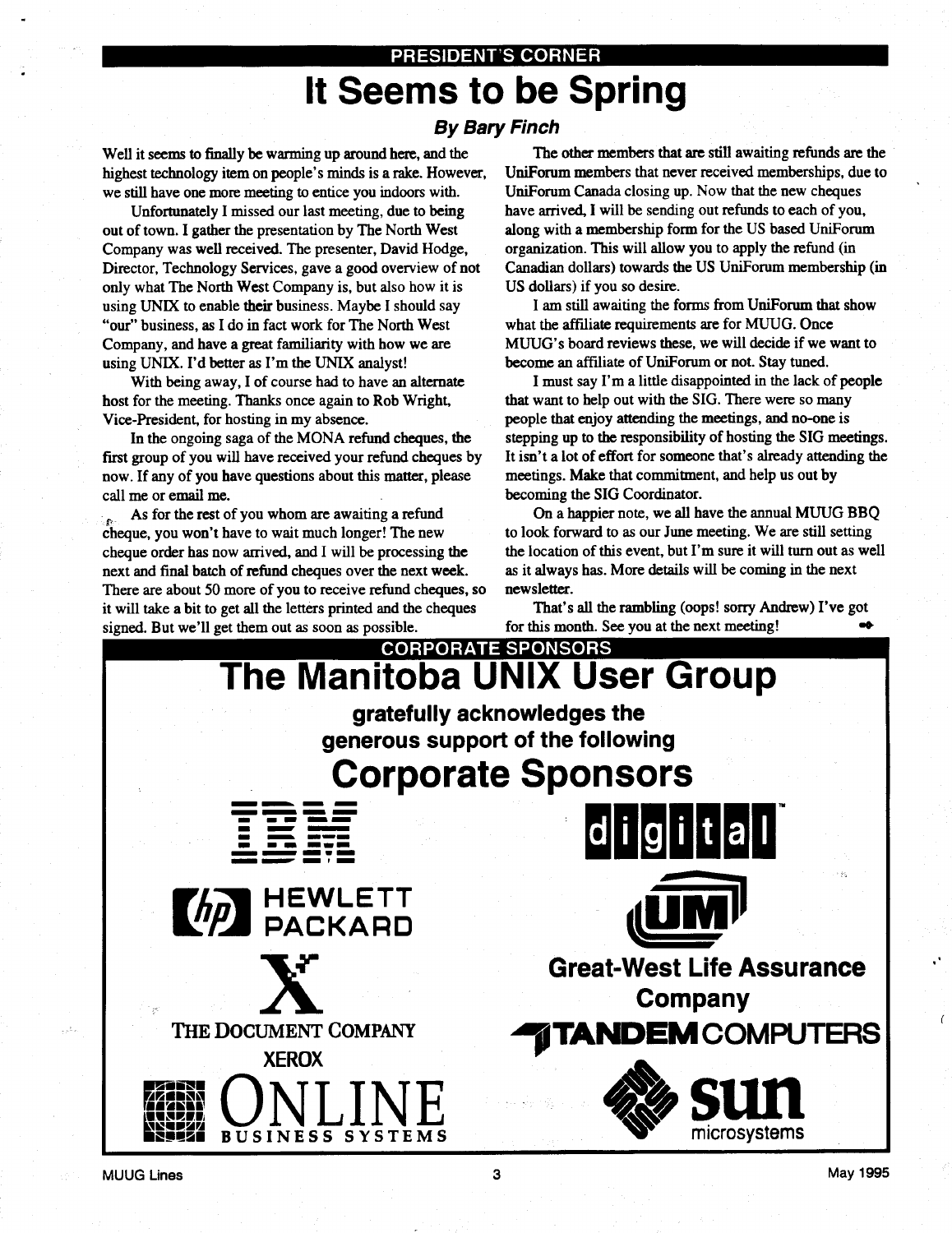### PROGRAMMING C++ Q&A By Marshall P. Cline

This month's  $C++Q\&A$  continues last month's comparison of  $C++$ and Smalltalk. The complete  $C++ FAQ$  is now available in a book format - Addison-Wesley Publishers 0-201-58958-3 \$32.25.

 

 

#### Question 86: What is 'static typing', and how is it similar/ dissimilar to Smalltalk?

Static (most say 'strong') typing says the compiler checks the type-safety of every operation statically (at compiletime), rather than to generate code which will check things at run-time. For example, the signature matching of fn arguments is checked, and an improper match is flagged as an error by the *compiler*, not at run-time.

In 00 code, the most common 'typing mismatch' is invoking a member function against an object which isn't prepared to handle the operation. Ex: if class 'X' has member fn  $f()$  but not  $g()$ , and 'x' is an instance of class X, then x.  $f()$  is legal and  $x.g()$  is illegal.  $C++$  (statically/ strongly typed) catches the error at compile time, and Smalltalk (dynamically/weakly typed) catches 'type' errors at run-time. (Technically speaking, C++ is like Pascal [pseudo statically typed], since ptr casts and unions can be used to violate the typing system; you probably shouldn't use these constructs very much).

#### Question 87: Which is a better fit for  $C_{++}$ : 'static typing' or `dynamic typing'?

The arguments over the relative goodness of static vs dynamic typing will continue forever . However one thing is clear: you should use a tool like it was intended and designed to be used. If you want to use  $C++$  most effectively, use it as a statically typed language.  $C++$  is flexible enough that you can (via ptr casts, unions, and #defines) make it 'look' like Smalltalk.

There are places where ptr casts and unions are necessary and even wholesome, but they should be used carefully and sparingly. A ptr cast tells the compiler to believe you. It effectively suspends the normal type checking facilities . An incorrect ptr cast might corrupt your heap, scribble into memory owned by other objects, call nonexistent methods, and cause general failures. It's not a pretty sight. If you avoid these and related constructs, you can make your C++ code both safer and faster - anything that can be checked at compile time is something that doesn't have to be done at run-time, one 'pro' of strong typing.

Even if you're in love with weak typing, please consider using C++ as a strongly typed OOPL, or else please consider using another language that better supports your desire to defer typing decisions to run-time. Since  $C++$  performs 100% type checking decisions at compile time, there is no built-in mechanism to do any type checking at run-time; if you use C++ as a weakly typed OOPL, you put your life in your own hands.

#### Question 88: How can you tell If you have a dynamically typed C++ class library?

One hint that a  $C++$  class library is weakly typed is when

everything is derived from a single root class, usually `Object' . Even more telling is the implementation of the container classes (List, Stack, Set, etc) : if these containers are non-templates, and if their elements are inserted/extracted as ptrs to `Object', the container will promote weak typing. You can put an Apple into such a container, but when you get it out, the compiler only knows that it is derived from Object, so you have to do a pointer cast (a 'down cast') to cast it 'down' to an Apple (you also might hope a lot that you got it right, cause your blood is on your own head).

You can make the down cast 'safe' by putting a virtual fn into Object such as 'are\_you\_an\_Apple()' or perhaps 'give\_me\_the\_name\_of\_your\_class()', but this dynamic testing is just that: dynamic. This coding style is the essence of weak typing in  $C++$ . You call a function that says 'convert this Object into an Apple or kill yourself if its not an Apple', and you've got weak typing: you don't know if the call will succeed until run-time.

When used with templates, the C++ compiler can statically validate 99% of an application's typing information (the figure '99%' is apocryphal ; some claim they always get 100%, others find the need to do persistence which cannot be statically type checked). The point is:  $C++$  gets genericity from templates, not from inheritance.

#### Q89: How do you use inheritance in C++, and is that different from Smalltalk?

There are two reasons one might want to use inheritance: to share code, or to express your interface compliance. ie: given a class 'B' ('B' stands for 'base class', which is called 'superclass' in Smalltalkese), a class 'D' which is derived from B is expressed this way :

class B {  $/$ \*...\* $/$  };

class  $D : public B { / * ... * / };$ 

This says two distinct things: (1) the bits (data structure)  $+$ code(algorithms) are inherited from B, and (2) 'D's public interface is 'conformal' to 'B's (anything you can do to a B, you can also do to a D, plus perhaps some other things that only D's can do; ie: a D is-a-kind-of-a B).

In  $C++$ , one can use inheritance to mean:

• #2(is-a) alone (you intend to override most/all inherited code)

• both #2(is-a) and #1(code-sharing)

but one should never never use the above form of inheritance to mean

 $\bullet$  #1(code-sharing) alone (ex: D really *isn't* a B, but...) This is a major difference with Smalltalk, where there is only one form of inheritance (C++ provides 'private' inheritance to mean 'share the code but don't conform to the interface') .

Dr. Marshall P. Cline is the founder and President of Paradigm Shift, Inc., a firm that specializes in on-site training for  $C++$ , OOD,  $OOA$ , consulting, and reusable/extensible  $C++$  class libraries. For more information, send e-mail to "info @ parashift.com". a\*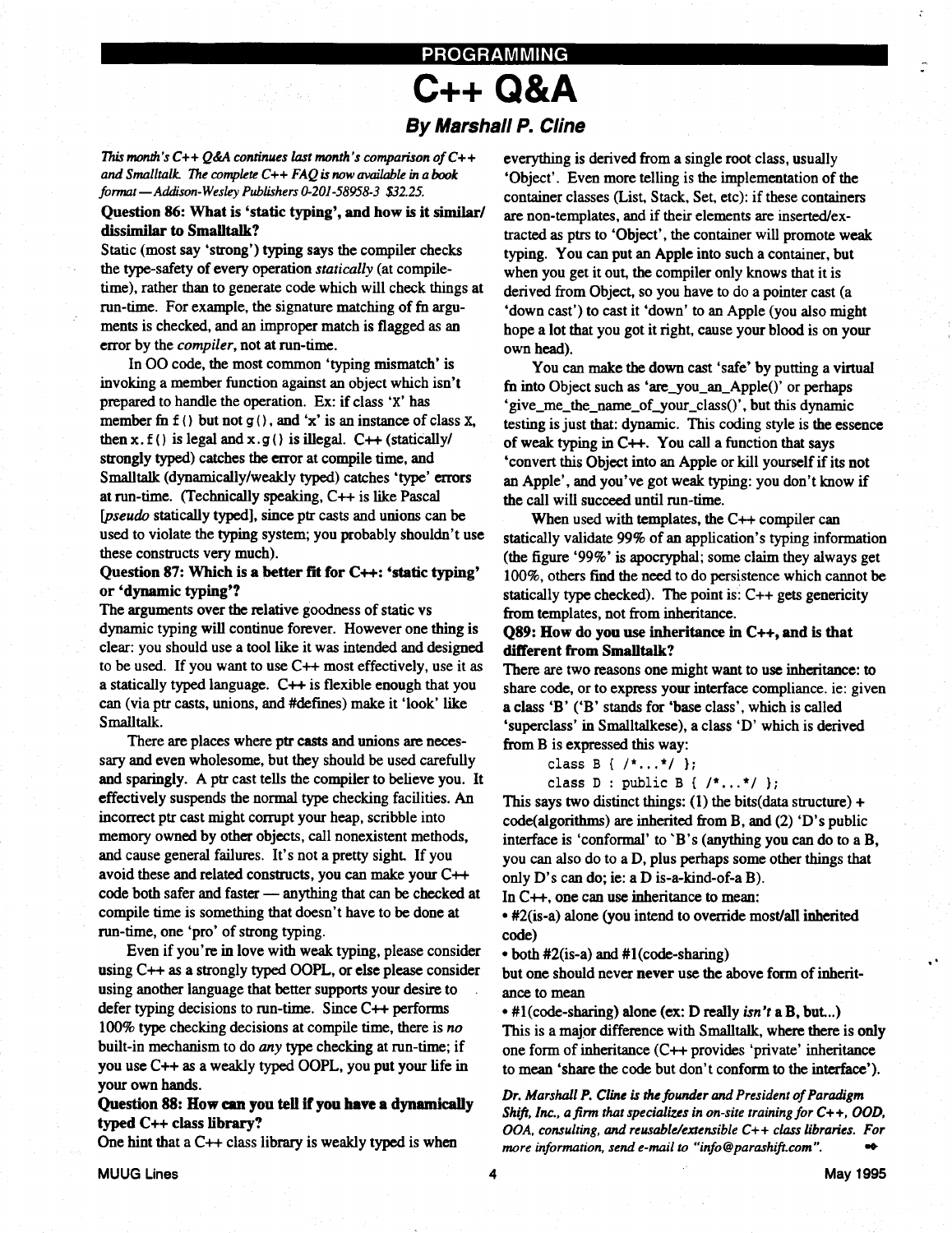#### HANDS-ON

### Ethernet Q&A Originally Compiled by Marc A. Runkel

Submitted by Andrew Trauzzi

This is the first in a short series of articles briefly explaining some Ethernet concepts. ATM may be hot, but it's more likely that you will be installing or using an Ethernet network.

#### Question 1: What is a baseband network?

 

A baseband network is one that provides a single channel for communciations accross the physical medium (e.g., cable), so only one device can transmit at a time. Devices on a baseband network, such as Ethernet, are permitted to use all the available bandwidth for transmission, and the signals they transmit do not need to be multiplexed onto a carrier frequency. An analogy is a single phone line such as you usually have to your house: Only one person can talk at a time - if more than one person wants to talk everyone has to take turns.

#### Question 2: Ok, so what is a broadband network?

Simplisticly, it is the opposite of a baseband network. With broadband, the physical cabling is virtually divided into several different channels, each with its own unique carrier frequency, using a technique called "frequency division modulation". These different frequencies are multiplexed onto the network cabling in such a way to allow multiple simultaneous "conversations" to take place. The effect is similar to having several virtual networks traversing a single piece of wire. Network devices "tuned" to one frequency can't hear the "signal" on other frequencies, and visa-versa. Cable-TV is an example of a broadband network : multiple conversations (channels) are transmitted simultaneously over a single cable; you pick which one you want to listen to by selecting one of the frequencies being broadcast. Question 3: What is an OSI Model? **2 CAUSE CONFIDENT CONFIDENT CONFIDENT CONFIDENT CONFIDENT CONFIDENT CONFIDENT CONFIDENT CONFIDENT CONFIDENT CONFIDENT CONFIDENT CONFIDENT CONFIDENT CONFIDENT CONFIDENT CONFIDENT CONFIDENT CONFIDENT CONFIDENT CONFIDENT** 

The Open Systems Interconnect (OSI) reference model is the ISO (International Standards Organization) structure for the "ideal" network architecture. This Model outlines seven areas, or layers, for the network. These layers are (from highest to lowest):

7.) Applications: Where the user applications software lies.

#### Question 4: What does an ethernet packet look like?

Such issues as file access and transfer, virtual terminal emulation, interprocess communication and the like are handled here.

- o.) *Presentation:* Differences in data representation are dealt with at this level. For example, UNIX-style line endings (CR only) might be converted to MS-DOS style (CRLF), or EBCIDIC to ASCII character sets .
- 5.) Session: Communications between applications across a net-work is controlled at the session layer. Testing for out-of-sequence packets and handling two-way communication are handled here.
- 4.) I ransport: Makes sure the lower three layers are doing their job correctly, and provides a transparent, logical data stream between the end user and the network service s/he is using. This is the lower layer that provides local user services .
- 3.) Network: I his layer makes certain that a packet sent from one device to another actually gets there in a reasonable period of time . Routing and flow control are performed here. This is the lowest layer of the OSI model that can remain ignorant of the physical network.
- 2.) Data Link: This layer deals with getting data packets on and off the wire, error detection and correction and retransmission. This layer is generally broken into two sub-layers: The LLC (Logical Link Control) on the upper half, which does the error checking, and the MAC (Medium Access Control) on the lower half, which deals with getting the data on and off the wire.
- 1.) Physical: The nuts and bolts layer. Here is where the cable, connector and signaling specifications are defined. There is also the undocumented but widely recognized ninth network layer:
- 9.) Bozone (a.k.a., loose nut behind the wheel): The user sitting at and using (or abusing, as the case may be) the networked device. All the error detection/correction algorithms in the world cannot protect your network from the problems initiated at the Bozone layer.

See the information below, as described in the National databook . The ethernet packet preamble is normally generated by the chipset . Software is responsible for the destiantion address, source address, type, and data . The chips normally will append the frame check sequence.

| Preamble                            |        | 62 bits A series of alternating 1's and 0's used by the ethernet receiver to acquire bit<br>synchronization. This is generated by the chip.                                                               |
|-------------------------------------|--------|-----------------------------------------------------------------------------------------------------------------------------------------------------------------------------------------------------------|
| <b>Start Of Frame Delimiter</b>     | 2 bits | Two consecutive 1 bits used to acquire byte alignment. This is generated by the chip.                                                                                                                     |
| <b>Destination Ethernet Address</b> |        | 6 bytes Address of the intended receiver. The broadcast address is all 1's.                                                                                                                               |
| Source Ethernet Address             |        | 6 bytes The unique ethernet address of the sending station.                                                                                                                                               |
| Length or Type field                |        | . 2 bytes For IEEE 802.3 this is the number of bytes of data. For Ethernet I&II this is the type<br>of packet. Types codes are > 1500 to allow both to coexist. The type code for IP<br>packets is 0x800. |
| Data — 46 bytes to 1500 bytes       |        | Short packets must be padded to 46 bytes.                                                                                                                                                                 |
| <b>Frame Check Sequence</b>         |        | 4 bytes The FCS is a 32 bit CRC calculated using the AUTODIN II polynomial. This field is<br>normally generated by the chip.                                                                              |

The shortest packet is:  $6 + 6 + 2 + 46 = 60$  bytes The longest packet is:  $6 + 6 + 2 + 1500 = 1514$  bytes

MUUG Lines 5 May 1995